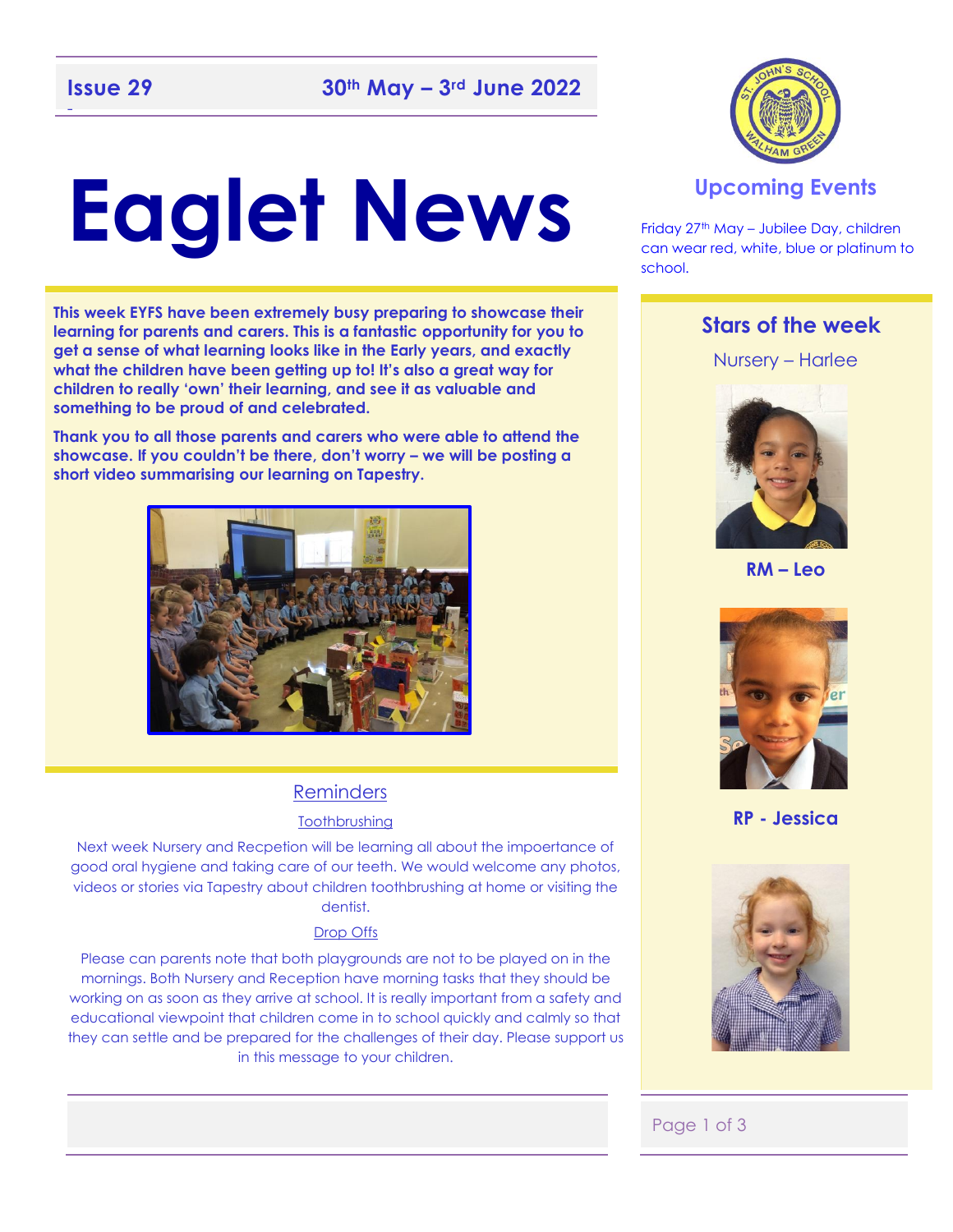# **Reception**

## **Our learning**

#### **This week in pictures**



*Reception built an amazing city from junk modelling.* 

#### **Next week**

 Personal, Social and Emotional Development We will be learning how to take good care of teeth, including toothbrushing and the importance of a healthy diet. Communication, Language and Literacy We will be writing labels and instructions for how to take care of our teeth. **Mathematics** We will be consolidating our knowledge of sharing into equal groups. **Understanding of the World We will be learning about the role of the queen and the significance of her Platinum Jubilee.** 

#### **Expressive Art and Design**

**We will be created pop art inspired artwork, mixing technology and more traditional media.** 







#### Page 2 of 3